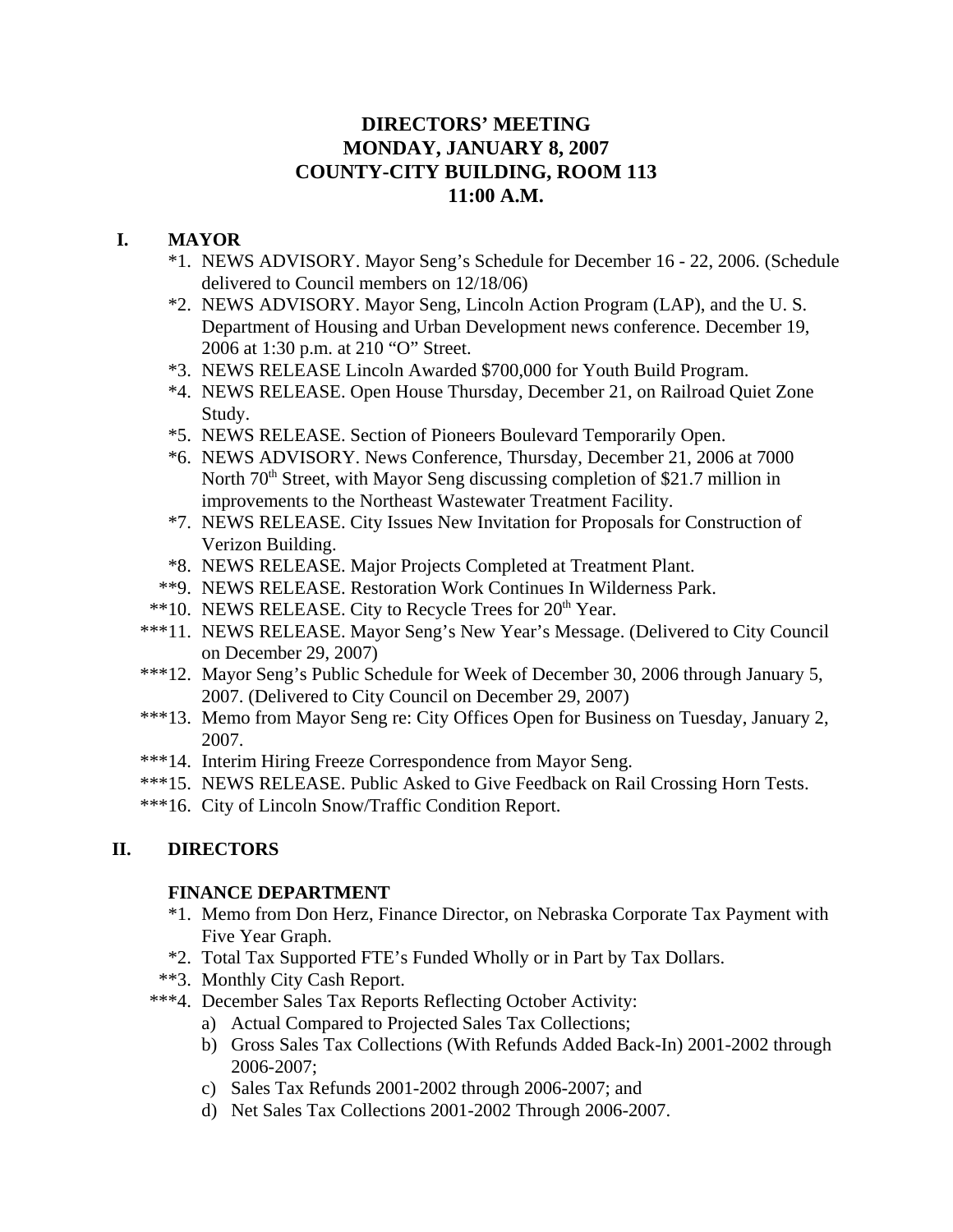- \*\*\*5. Budget Retreat Followup on Capital Improvement Program:
	- a) General Revenue Summary by Department. Lincoln CIP 2006-2007 2011- 2012;
	- b) Parks and Recreation CIP Budget Spreadsheet; and
	- C) UDD Five Year Forecasts.

#### **HEALTH DEPARTMENT**

\*\*\*1. NEWS RELEASE. Flu Shots Still Available and Still Encouraged.

### **PLANNING COMMISSION FINAL ACTION**

 **\*\***\*1. Special Permit No. 872F. Amendment to the Firethorn Community Unit Plan. South 84<sup>th</sup> Street and Pioneers Boulevard. Resolution No. PC-01032.

### **PLANNING DEPARTMENT**

- \*1. Planning Department Projects for 2007.
- \*\*2. Response E-Mail from Marvin Krout to Cheryl Stransky RE: 06-210 Proposed Street Name Change.
- \*\*\*1. Urban Design Committee Meeting Cancellation Notice.
- \*\*\*2. Letter received from Peggy Jalalian on not changing South 15<sup>th</sup> Street name.
- \*\*\*3. Email from Marvin Krout, Planning Department Director, regarding sign debate.

### **PUBLIC WORKS & UTILITIES**

- \*\*1. Response Letter from Ben Higgins to Ted Ericson RE: Salt Creek Floodplain Mapping Update.
- \*\*2. ADVISORY RE: Traffic Signal & Median Closure Project #701918,  $27<sup>th</sup>$  & Whitehead Drive,  $27<sup>th</sup>$  & Wildcat Drive.
- **\*\***3. Public Works Department replying to questions from Councilwoman Robin Eschliman regarding Ordinance 06-209.
- \*\*\*4. ADVISORY Water Main Project #700292. Van Dorn, 40<sup>th</sup> to 48<sup>th</sup> Streets.

### **WEED CONTROL AUTHORITY**

\*1. Combined Weed Program, City of Lincoln, November, 2006 monthly report.

### **III. CITY CLERK**

### **IV. COUNCIL REQUESTS/CORRESPONDENCE**

#### **JON CAMP**

- \*\*1. Response E-Mail to Cheryl Stransky RE: 06-210 Proposed Street Name Change.
- \*\*\*2. Email to Kark Fredrickson regarding memo from Bill Brundege on snow removal.
- \*\*\*3. Email from Cullen West re: snow removal in city.

### **ROBIN ESCHLIMAN**

- \*1. Email from Jeff Atkinson applying to be a member of the Motorsports Task Force.
- \*\*2. E-Mail & Charts RE: Signage in Vermont.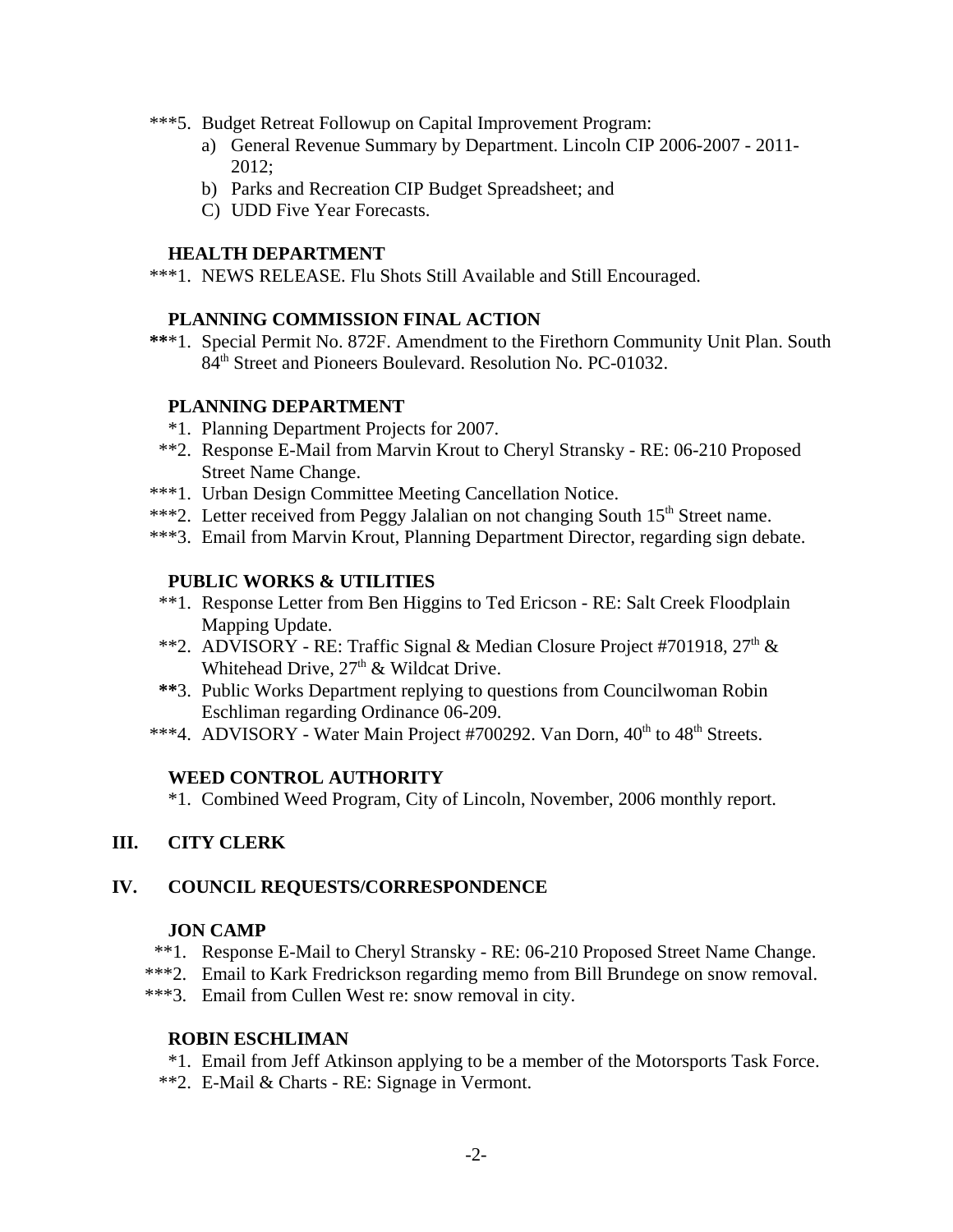### **DAN MARVIN**

\*\*1. Chart - RE: Chart that shows Lincoln and Lancaster County doing better in retail sales than Omaha, Douglas/ Sarpy County and the State of Nebraska.

### **ANNETTE McROY/PATTE NEWMAN**

1. Request to Scott Holmes & Bruce Dart, Health Department/Dale Stertz & Mike Merwick, Building & Safety Department/Tonya Skinner & Dana Roper, City Law Department - RE: Bar owners, outdoor smoking areas (McRoyRFI#175 and NewmanRFI#41 - 12/18/06)

### **V. MISCELLANEOUS**

- \*1. Email from Jeff Atkinson re: Motorsports will help reduce the City's budget shortfall.
- \*2. Email from Anne Schiltz re: Questions regarding investigation of Fire Department and paid leave to the Fire Chief.
- \*3. Position Statement from LIBA on studying the co-location concept for the Nebraska State Fair and the Lancaster Events Center.
- \*4. Email from Coby Mach, LIBA, on the creation of quiet zones.
- \*5. Email from Mike Olson re: Vote no on drinking in public parks, whether for charity or another reason.
- \*6. Email from Lynn Darling, re: Billboards. Citizens requested to not give in to requests.
- \*7. Email from Rachel Johnson, re: Proposed name change of Capital Parkway West to "Rosa Parks Way".
- \*8. Email from Walter Everie Carlson re: Less than professional attitude of dispatch operator while calling in an accident.
- \*9. Email from Paul re: Suggestions for handling liquor in the parks.

# **MISCELLANEOUS RECEIVED WEEK OF 01/01/07**

\*\*1. Email from Jeff Atkinson re: Motor Sports Task Force Committee Members.

# **MISCELLANEOUS RECEIVED WEEK OF 01/08/07**

- \*\*\*1. Letter received from Kirkham Michael, Rick Haden, Traffic Engineering Manager, re: Quiet Zone Study of Train Noise. (Distributed to Council Members on December 28, 2006)
- \*\*\*2. Email from Greg Osborn re: Appointment of Voting Position to the Motorsports Task Force.
- \*\*\*3. Email from Roger Tracy re: Snow Removal in Lincoln.
- \*\*\*4. Email from Bob Norris re: Memo from Marvin Krout on animated signs debate.

# **VI. ADJOURNMENT**

# **\*HELD OVER FROM DECEMBER 25, 2006. \*\*HELD OVER FROM JANUARY 1, 2007. \*\*\*RECEIVED WEEK OF JANUARY 8, 2007.**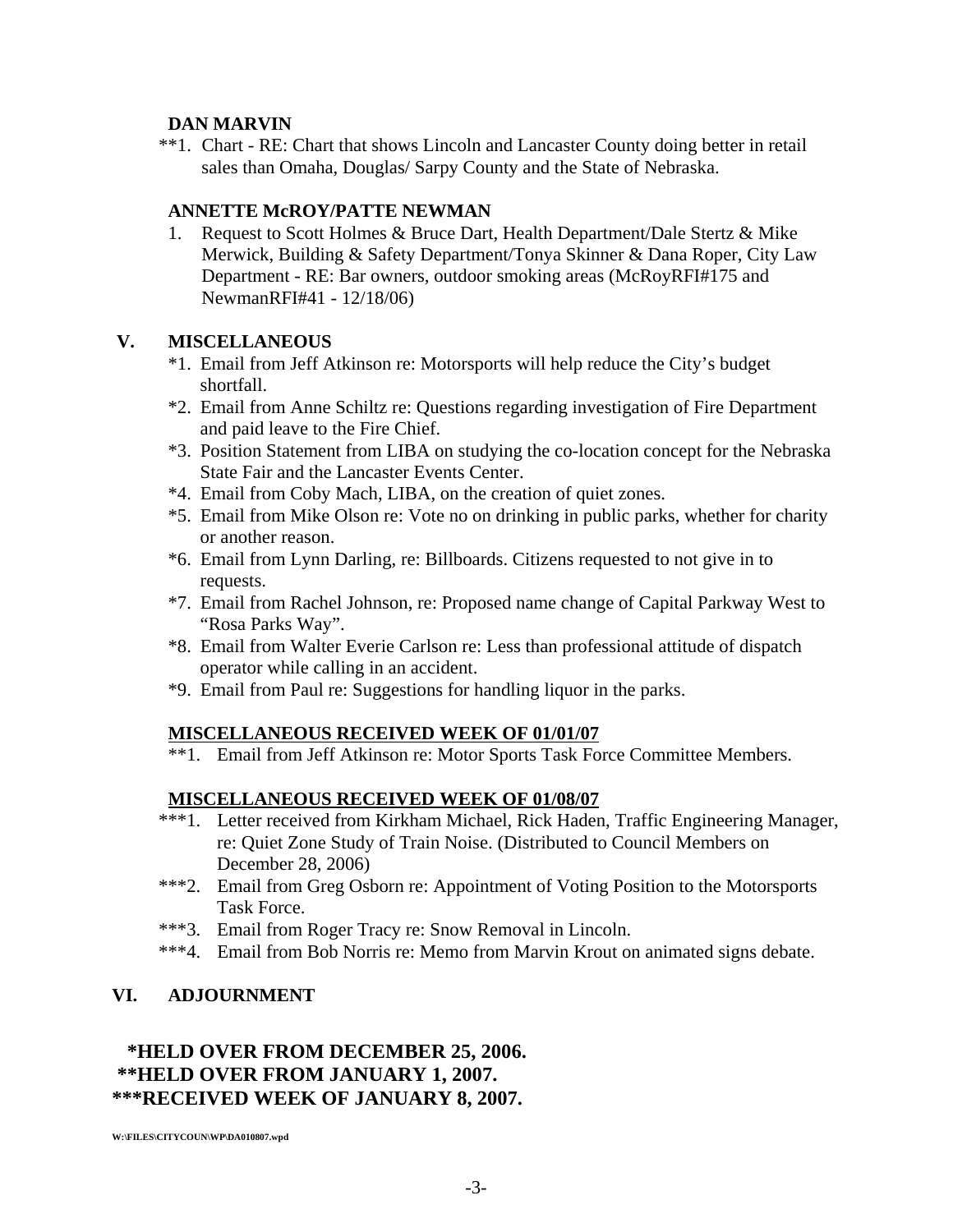### **DIRECTORS' MEETING MINUTES MONDAY, JANUARY 8, 2007 COUNTY/CITY BUILDING CONFERENCE ROOM 113**

**Council Members Present:** Patte Newman, Chair**;** Dan Marvin, Vice-Chair; Ken Svoboda, Annette McRoy, Robin Eschliman, Jon Camp, Jonathan Cook

**Others Present:** Mayor Coleen Seng, Mark Bowen, Ann Harrell, Lin Quenzer, Darl Naumann, Mayor's Office; City Clerk Joan Ross; Dana Roper, City Attorney; Directors and Department Heads; Tammy Grammer, City Council Staff; Deena Winter, Lincoln Journal Star Representative, and Coby Mach, LIBA

Location Announcement of the Nebraska Open Meetings Act: A Copy of the Nebraska Open Meetings Act is Located on the Wall at the Rear of this Room

#### **I. MAYOR -**

Mayor Coleen Seng stated about the snow removal operations over the New Year's holiday on what had taken place and in the days since. The City's snow removal efforts before or after and during December  $31<sup>st</sup>$  after that I think were probably inadequate in some parts of the City. The City was not prepared, did not react quickly enough, or as quickly as usual and did not follow up very effectively and many of us were not happy with the results. Karl Fredrickson wants to come up and explain some changes in his department that he is making today and I fully support his actions. Mayor Seng commented now we have to remember the snow happens in Nebraska and we all know that and we're prepared to react to winter driving conditions. But Lincoln drivers were in some parts of the City inconvenienced more than usual by this storm and because some of the city employees did not move quickly to handle the snow fall and Karl (Fredrickson) wants to talk about this with you.

Karl Fredrickson (Public Works & Utilities Director) commented of course we all experienced the snow storm so we all have our own perceptions of it but my email back to a couple of Council members were my expectations of how we would respond to snow removal and those were not met, so effective today Street Maintenance operations will report directly to Wayne Teten and no longer at Engineering Services. There are other issues going on with them as far as meeting with the staff which I'm not going to elaborate on but I will be having some more meetings. We had a meeting last week to identify some of the discussions reached and ramifications still in getting things cleaned up but as of today the supervision of the street maintenance has been changed. Ms. Newman questioned as far as the private contracts go is that grounds for breaking the contract if a private contractor does not get back to you as per terms of the contract. Mr. Fredrickson stated essentially they have six hours to show up, I should be able to terminate a contract at any time with those problems but I don't want to terminate it, I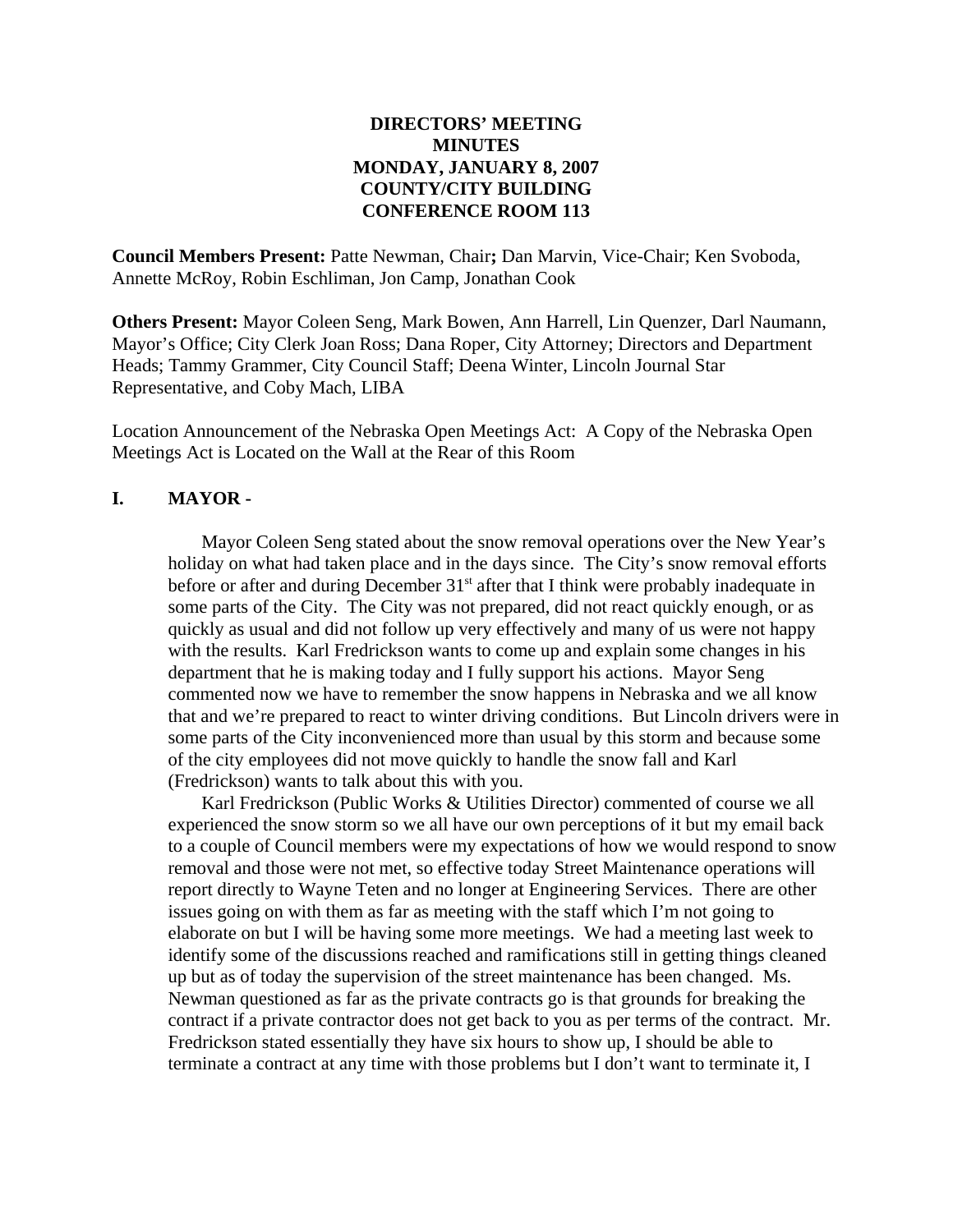want the equipment on the streets not having the equipment that's the first problem. Ms. Eschliman questioned how many contractors did not show up or did not return your phone calls and were any city employees dismissed because of this. Mr. Fredrickson replied two of them and that would of been three graders total. What I don't have is maybe how many were actually called and how many were not called and that's still on going and as far as dismissals that is a personnel issue. Ms. McRoy commented this may be more of a question for Lynn Johnson but I have had comments regarding the trails and parks parking lots are cleaned while street operations are going on. Can those resources be reprioritized to the street operations and unfortunately leave the trails and parks until last on the list. My thought is if they're qualified to drive the equipment for Parks & Recreation that do they also in an emergency like this where we are short staff, we utilize as part of the regular team and unfortunately leave the commuter trails to the end. Lynn Johnson (Parks & Recreation Director) stated it's really a vehicle issue and a staffing issue as much as anything because we clear trails and parking lots with pickups with blades and they're not big enough for street operations. Also, our Forestry drivers and some of our other heavy equipment operators who have CDL's do assistant with clearing streets. I know it's an ongoing issue about the trails are clean and the streets are not but it's really size of the vehicle and type of license those drivers have. Ms. McRoy questioned could some of the truck blades that we use do cul-de-zacs where it's kind of tight for the regular trucks where they can benefit and may be clean the tight areas with the trucks as opposed to just using them on the trails. Mr. Johnson replied we would be happy to talk about it. Ms. Newman commented Lynn (Johnson) I hope you took that as a feather in your cap that you guys were so efficient out there it made the rest of us look bad and we hear that over and over again. Mr. Fredrickson commented I have a list of individuals there's probably 20 out of 50 I believe that are our CDL drivers that were either on vacation, sick, injury leave on Monday. We do use Parks Department heavier dump trucks, their front end loader, we use waters and wastewaters CDL drivers as well. Also, through different budgets through out the years we have bought mowing tractors that we use in the summer time for mowing and now have blades to them for cul-de-sac purposes. Mr. Marvin commented I just think there was a shortage of drivers, if we had more people that were licensed if the City would pay to get them that license would that help at all Karl (Fredrickson) or not. Mr. Fredrickson commented we do ask for all sorts of volunteers from different departments that do have the CDL capabilities and there's a set wage for them. We use to get a lot more volunteers until you find out you cannot get a senior engineer to operate a snow plow for \$17.00 a hour which we started doing that we lost our volunteers. Mayor Seng commented I also want to remind you I believe it was two years ago when we had a snow storm on New Year's and we had problems getting drivers. So, I just want you to remember this was not the first time that this has happened, we've had problems when it has been on New Year's Eve or New Year's Day.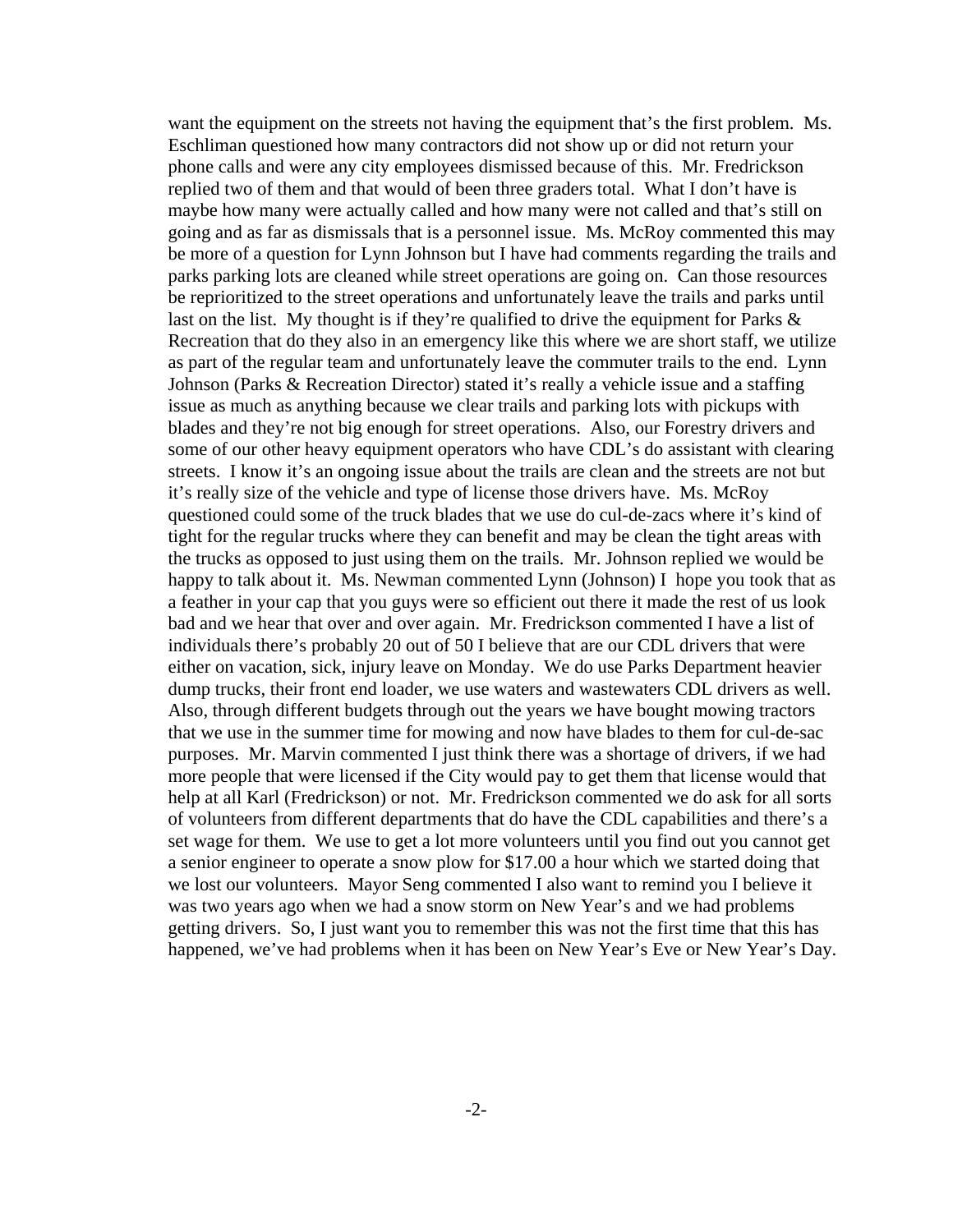Lynn Johnson (Parks & Recreation Director) stated regarding the Master Street Tree Program we are kind of changing policy direction. In the past when a tree has been removed we've had City funding to replace that tree at no cost to the adjoining resident. This year we got some grant money and we've got a little bit of money in the CIP but not enough money to replace all, right now we have 320 locations where we should be replacing street trees. We are going to a 50/50 cost share match where the adjoining property would pay 50% of the cost and then we would match that with combinations of City funds and grant funds. Letters will be going out this week to property owners indicating their address is one of the locations that has been identified for street tree asking them if they want to participate and then we're going to give them two months to get the payment to us and so you may get calls about it. If somebody calls in and says I'm really interested in a tree but I just can't afford the \$60.00 I'm low income, we are coordinating with Urban Development to make sure that we use the same process they use to qualify low income individuals and then we're going to use either block grant funds or city funds to plant the trees at those locations. We're hoping we get good participation. Mr. Camp commented Lynn (Johnson) I congratulate you on that I think it is a great approach but rather going through Urban Development and take \$250 of staff time to get a \$60.00 grant why don't you just go to the Arborist Association or private sector to set up a fund to help those people because you will spend ten times the amount of staff time. Mr. Johnson commented yes I understand what you're saying we're trying to figure it out. Mr. Johnson commented because they're providing funding for public infrastructures, it's a charitable contribution to the City so we will be re-enforcing that with all the information we have received so people can take it as a tax deduction.

Fire Chief Wright reported we had a significant fire at 7845 Fletcher last night which was the Dobson Brothers Construction Company their Asphalt Lab Building and I am still looking into it to see whether it's Waverly district or our district but we did respond. We are probably looking at about \$175,000 worth of loss in the structure, it's a total loss and the State Fire Marshals investigating it.

Last weekend we had another anthrax scare at the IMS Building, it turned out to be nothing. Noting, we will probably have other calls or two over there because of the recent raids on the immigrant stuff.

Also, I'm happy to report that although we had lots of streets with snow removal problems we did not have anything significant happen to us, we were able to get into everything.

Ms. Newman mentioned we had another death since we met last I think in Jonathan's (Cook) district on Prescott over the holidays. Fire Chief Wright stated yes just north of Sheridan on Melrose we had a fatality. The individual was in the basement, I believe smoking related, we pulled the victim out and revived him for a little bit but unfortunately serious injuries smoke inhalation primary cause.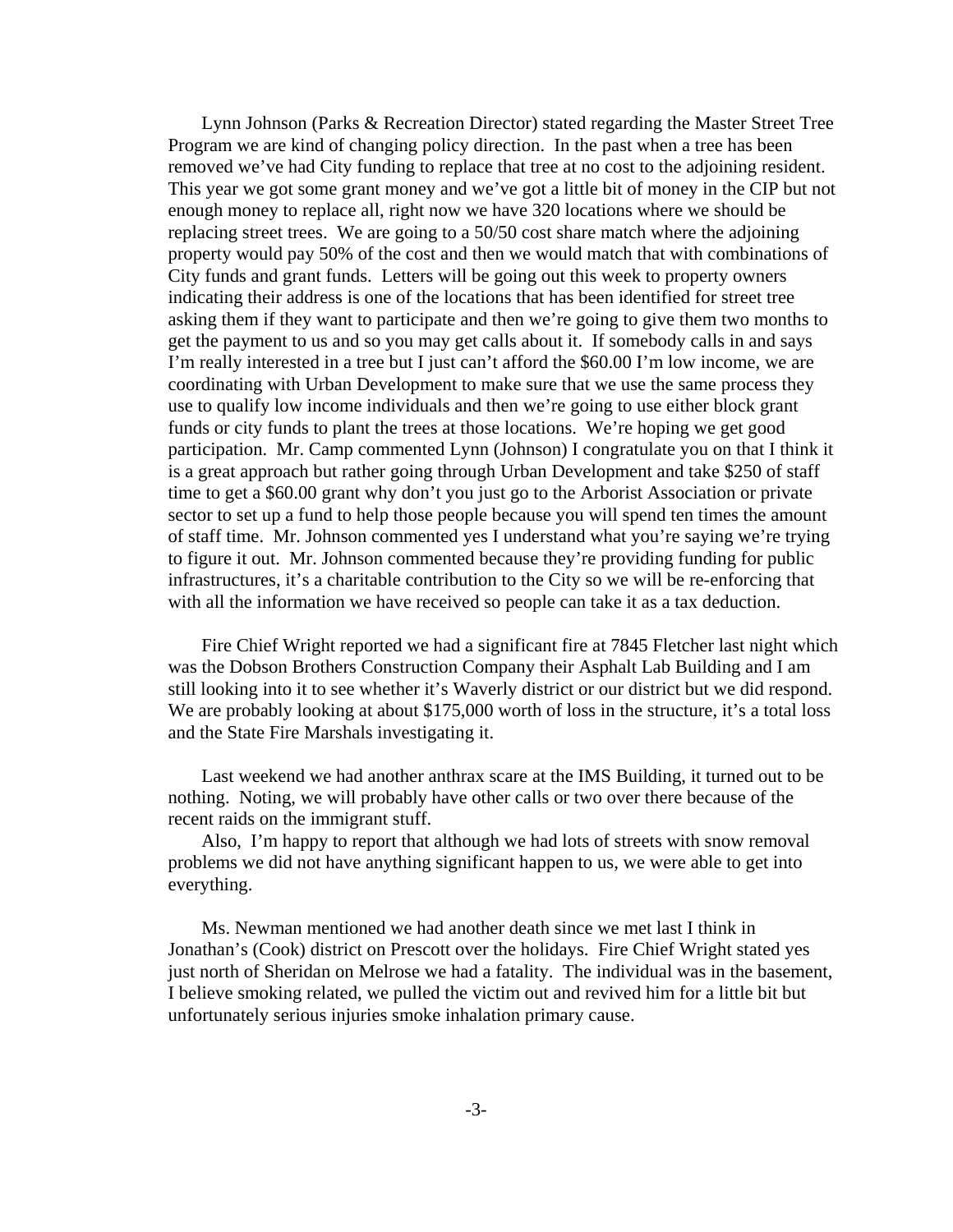Ms. Newman noted we have some sprinkler systems going into some multi unit. Fire Chief Wright reported Wesleyan University is making some advancements with their sprinkler project and making some head way. We are also working on a grant with the Universities and hopefully we will get some grants along with them to help install the sprinkler systems into those universities and sororities. Noting, as you might all know those fraternities and sororities and our dormitories are high risk because of the age of the occupancies and some of their extra activities and behavior. But, we're glad and encouraged by the progress that has been made.

Mr. Svoboda asked Fire Chief Wright if they are still investigating the fraternity fire? Chief Wright stated that would probably be the State because its turned over to LPD at this point.

Bruce Dart (Health Director) stated Items 53  $\&$  54 on their Agenda today they have very similar sounding names but they are two different programs. These are both State funding programs, there is no City dollars involved in these contracts. For Item 53, if you're wondering why we are leasing space is because the State requires that we be out in close proximity to both the population that we serve and to a grocery store. We have been there for several years actually ever since we have had the programs. Item 54 is our information referral program, people call in and we hook them up with services. So, these items are two State contracts with very similar names but different programs and if you have any questions staff will be at the meeting today to answer questions. *[#53, 07R-6, Approving a Lease Agreement between the City-County Health Department and Cornhusker Center, Enterprise Co., Inc. for the lease of space at 2662 Cornhusker Highway for a one-year term for the Health Department's Access Medicaid Program.; and #54, 07R-9, Approving a two-year contract between the Nebraska Department of Health and Human Services Finance and Support System and the Lincoln-Lancaster County Health Department for the Medicaid Access to Care Program.]*

Ms. Eschliman asked Police Chief Casady if he could have some information available to us this afternoon on 'Moran's Liquor Works'? It appears that a couple of the partners might of had several liquor violations. Chief Casady stated yes, okay.. *[#3, Application of Moran's Liquor Works, LLC dba Moran's Liquor Works for a Class D liquor license at 3400 A Street.; and #4, Manager application of Kirk Bahm for Moran's Liquor Works, LLC dba Moran's Liquor Works at 3400 A Street.]* 

Marvin Krout (Planning Director) stated for Item 7 on their Agenda today the City Attorney's Office has provided Council with an amendment to the Planning Commission Resolution. It is on the technical amendment there was some duplication on the original draft of the language and so we are just eliminating that duplication. *[#7, 06-215, Change of Zone 06079-Amending Section 27.65.075 of the Lincoln Municipal Code relating to Community Unit Plan in the BTA Overlay District to revise the requirement for the future development plan for the Acreage Development component.]*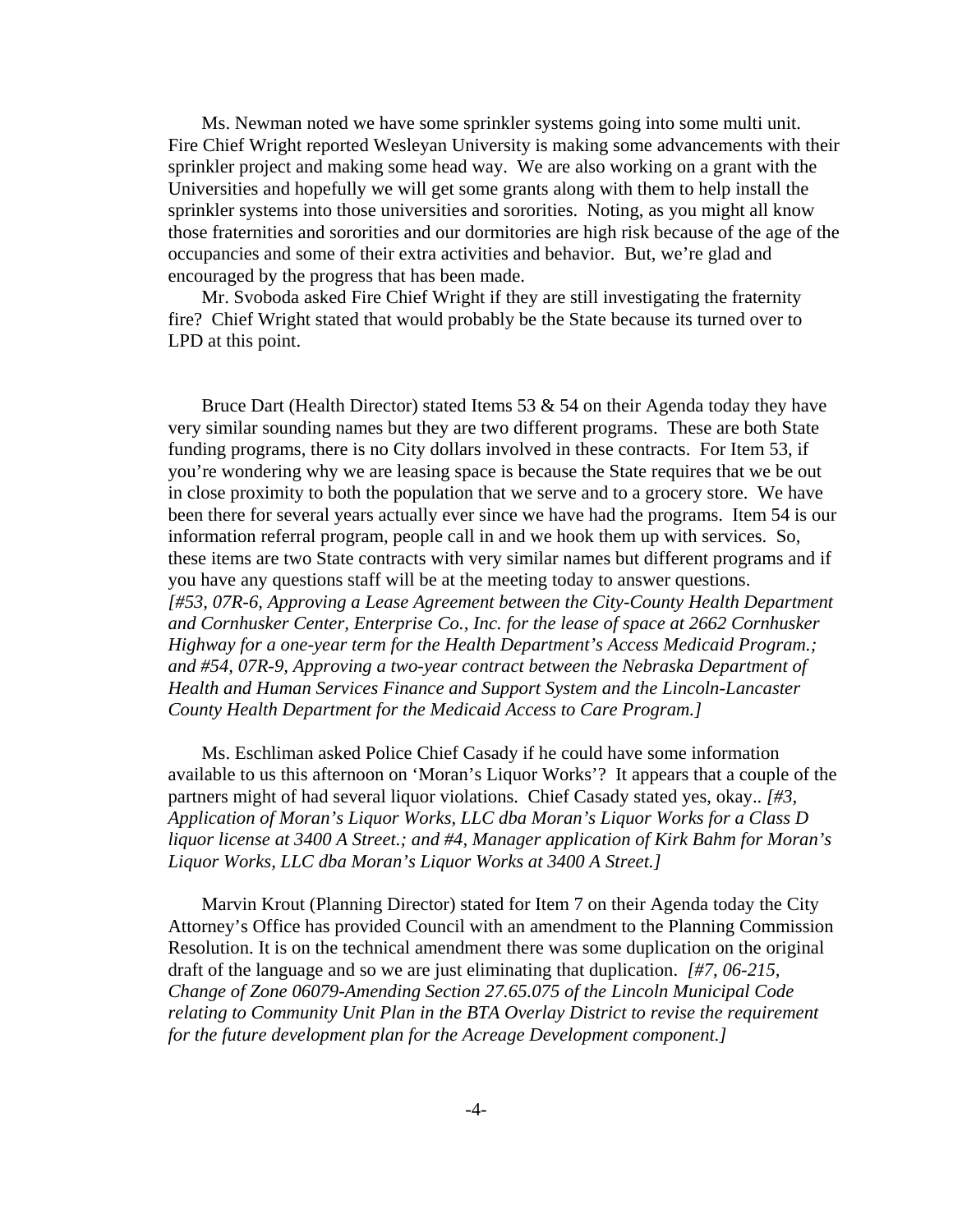Mr. Krout stated regarding Item 36 Jon (Camp) you called and I was not able to get back to you earlier about this item. The way the ordinances is drafted the City would put up the street signs when we receive \$16,000 from the applicant. We asked the Public Works Department to be very careful to give us a conservative estimate that would for sure cover the cost and the way the ordinance is drafted it says if it costs us less than \$16,000 we will reimburse the difference to the applicant, right now it is their estimate but it's a conservative estimate. Mr. Camp asked Mr. Krout if there has been a change in the language because the one he has in front of him says \$15,000? Mr. Krout answered no it is \$15,000 not \$16,000. Mr. Camp commented it just says a flat \$15,000 it does not say over or under and that's why I called you. Ms. Newman commented my understanding that was just an agreement within the (inaudible). Mr. Camp stated I have another amendment to it. Mr. Krout commented I think if there's an understanding to the parties on this the additional wording is not necessary. Mr. Camp commented it is an ordinance, it probably would be better to put it there. Mr. Cook asked Mr. Camp if he has an amendment prepared? Mr. Camp replied yes, I will get them copies of it. Mr. Cook commented okay, we can look at the possibility. Mr. Camp commented in fairness of the parties especially since its conservative just so there's no question. *[#36, 06-210, Street Name Change 06006-Renaming Capitol Parkway West running west from 9th Street to Coddington Avenue as "Rosa Parks Way".]* 

Darl Naumann stated Items 11 & 56 on their Agenda today, Item 11 is response to the redevelopment agreement we signed with HyVee back in June that said we would do the  $50<sup>th</sup>$  Street through a special assessment district. The special assessment districts require 51% of the owners to sign off on the special assessment district that was not fulfilled. What we would like is for Item 11 to be withdrawn from the Agenda and in response we would like Item 56 which is an amendment to the redevelopment agreement with HyVee which says that  $50<sup>th</sup>$  Street will be completed by December. Mr. Cook asked do you have some signatures turned in? Mr. Naumann answered no signatures were turned in. Ms. Newman commented this discussion will probably be continued at the meeting this afternoon so I hope your both available. *[#11, 06R-239, Ordering Joint Paving, Re-paving, Ornamental Lighting, Sidewalk, and Street Tree District No. 1 constructed in North 50<sup>th</sup> Street between O Street to approximately 800 feet north.; and #56, 07R-8, Approving an Amended Redevelopment Agreement between the City and HyVee, Inc. previously adopted by the City Council with Resolution No. A-83893 on June 26, 2006, to provide for construction of N. 50th Street.]* 

 *[Mayor Seng held up the Lincoln Parks & Recreation Winter/Spring Guide 2007.]* Mayor Seng commented I hope you saw this in yesterday's newspaper but in case you did not this is Lynn's (Johnson) publication that comes out and it's very well done.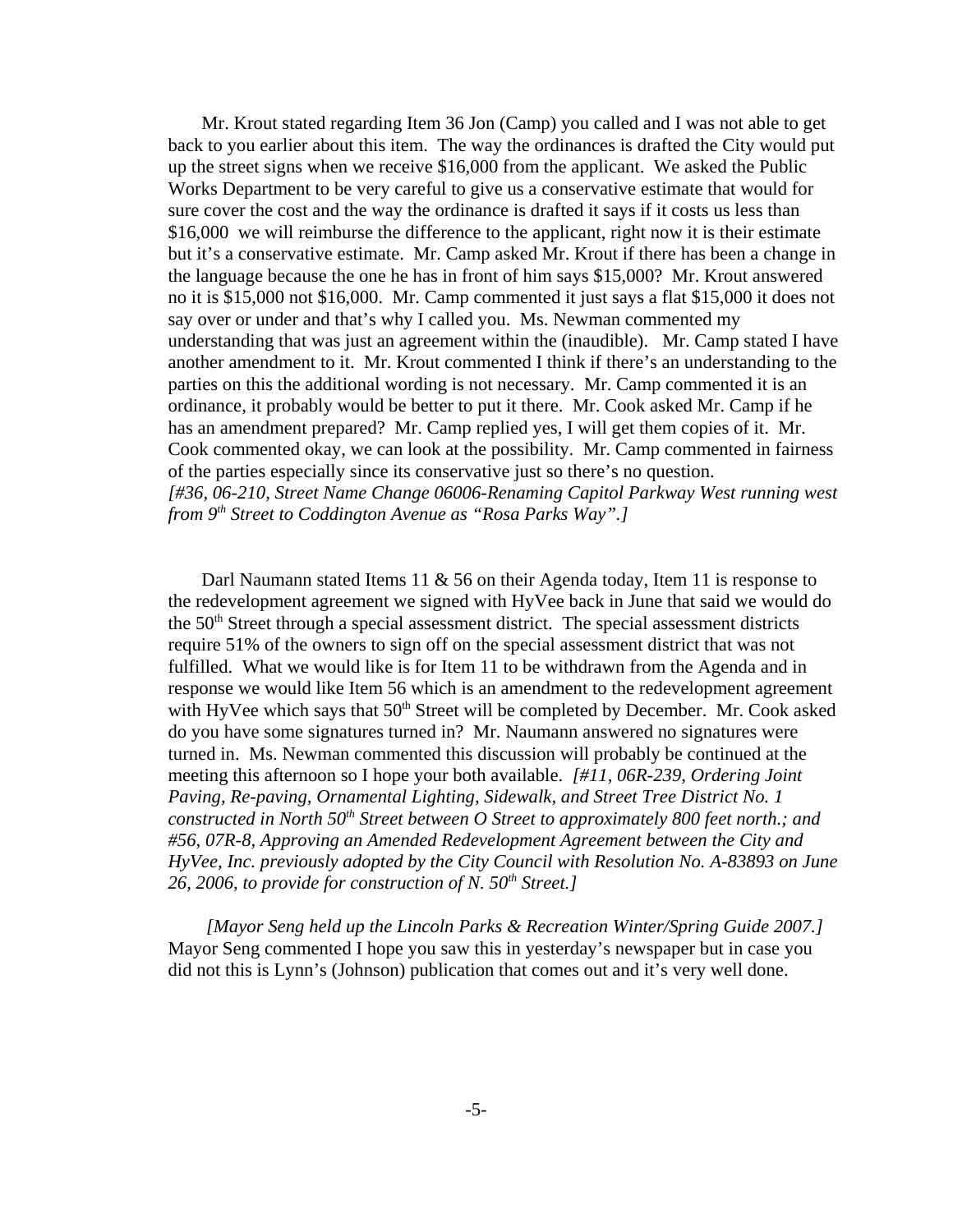- \*1. NEWS ADVISORY RE: Mayor Seng's Schedule for December 16 22, 2006. NO COMMENTS
- \*2. NEWS ADVISORY RE: Mayor Seng, Lincoln Action Program (LAP), and the U. S. Department of Housing and Urban Development news conference on 12/19/06 at 1:30 p.m. at 210 "O" Street. - NO COMMENTS
- \*3. NEWS RELEASE RE: Lincoln Awarded \$700,000 for Youth Build Program. NO COMMENTS
- \*4. NEWS RELEASE RE: Open House 12/21/06 on Railroad Quiet Zone Study. NO COMMENTS
- \*5. NEWS RELEASE RE: Section of Pioneers Boulevard Temporarily Open. NO COMMENTS
- $*6.$  NEWS ADVISORY RE: News Conference on 12/21/06 at 7000 North 70<sup>th</sup> Street with Mayor Seng discussing completion of \$21.7 million in improvements to the Northeast Wastewater Treatment Facility. - NO COMMENTS
- \*7. NEWS RELEASE RE: City Issues New Invitation for Proposals for Construction of Verizon Building. - NO COMMENTS
- \*8. NEWS RELEASE RE: Major Projects Completed at Treatment Plant. NO COMMENTS
- \*\*9. NEWS RELEASE RE: Restoration Work Continues In Wilderness Park. NO COMMENTS
- \*\*10. NEWS RELEASE RE: City to Recycle Trees for 20<sup>th</sup> Year. NO COMMENTS
- \*\*\*11. NEWS RELEASE RE: Mayor Seng's New Year's Message. NO COMMENTS
- \*\*\*12. Mayor Seng's Public Schedule for Week of December 30, 2006 through January 5, 2007. - NO COMMENTS
- \*\*\*13. Memo from Mayor Seng RE: City Offices Open for Business on 01/02/07. NO COMMENTS
- \*\*\*14. Correspondence from Mayor Seng RE: Interim Hiring Freeze. NO COMMENTS
- \*\*\*15. NEWS RELEASE RE: Public Asked to Give Feedback on Rail Crossing Horn Tests. - NO COMMENTS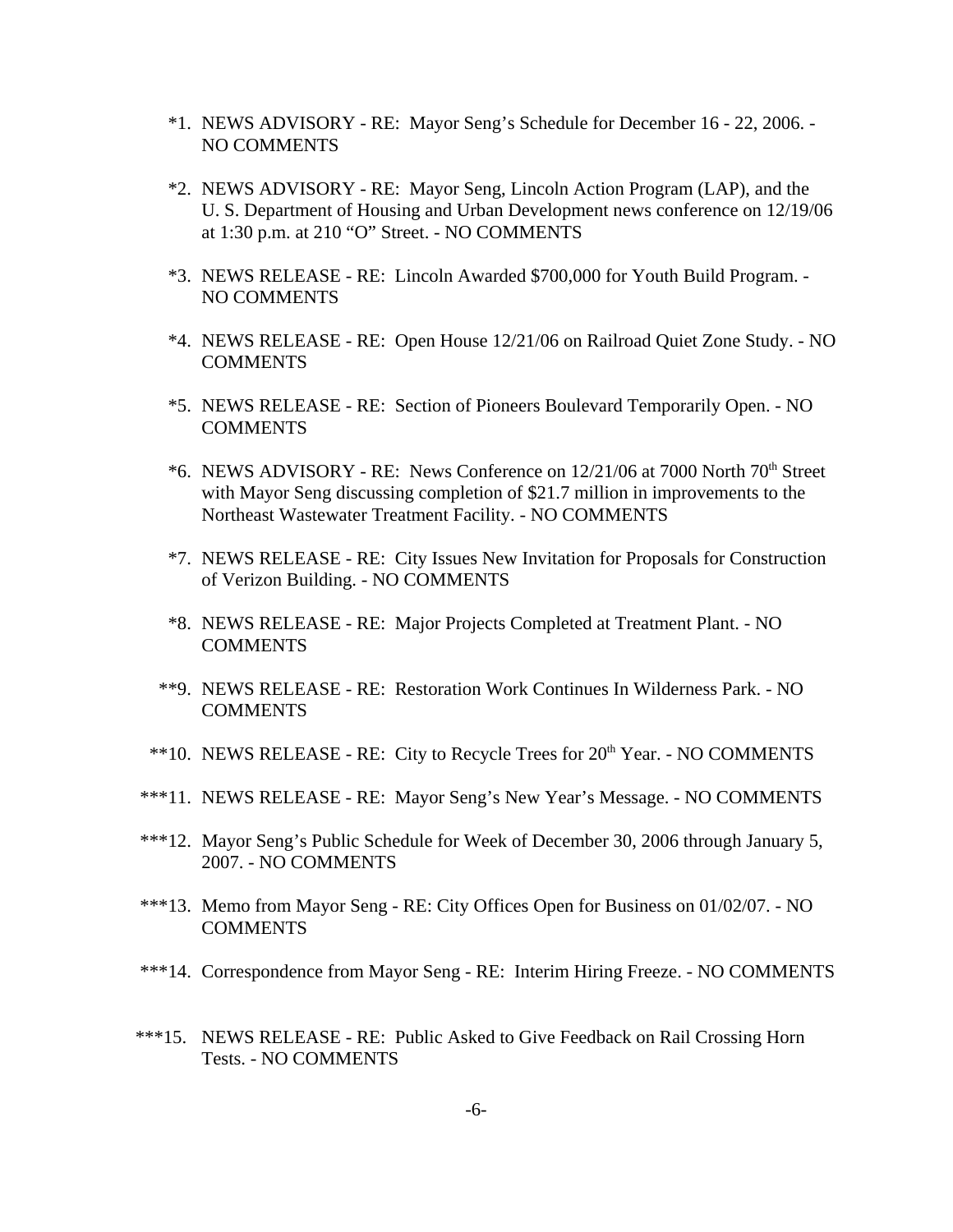\*\*\*16. City of Lincoln Snow/Traffic Condition Report. - NO COMMENTS

### **II. DIRECTORS**

### **FINANCE** -

- \*1. Memo from Don Herz RE: Nebraska Corporate Tax Payment with Five Year Graph. - NO COMMENTS
- \*2. Total Tax Supported FTE's Funded Wholly or in Part by Tax Dollars. NO **COMMENTS**
- \*\*3. Monthly City Cash Report. NO COMMENTS
- \*\*\*4. December Sales Tax Reports Reflecting October Activity: NO COMMENTS
	- a) Actual Compared to Projected Sales Tax Collections;
	- b) Gross Sales Tax Collections (With Refunds Added Back-In) 2001-2002 through 2006-2007;
	- c) Sales Tax Refunds 2001-2002 through 2006-2007; and
	- d) Net Sales Tax Collections 2001-2002 Through 2006-2007.
- \*\*\*5. Budget Retreat Followup on Capital Improvement Program: NO COMMENTS
	- a) General Revenue Summary by Department. Lincoln CIP 2006-2007 2011- 2012;
	- b) Parks and Recreation CIP Budget Spreadsheet; and
	- C) UDD Five Year Forecasts.

### **HEALTH -**

 \*\*\*1. NEWS RELEASE - RE: Flu Shots Still Available and Still Encouraged. - NO **COMMENTS** 

### **PLANNING COMMISSION FINAL ACTION .....**

 **\*\***\*1. Special Permit #872F - Amendment to the Firethorn Community Unit Plan - South 84th Street and Pioneers Boulevard - Resolution No. PC-01032. - NO COMMENTS

### **PLANNING -**

- \*1. Planning Department Projects for 2007. NO COMMENTS
- \*\*2. Response E-Mail from Marvin Krout to Cheryl Stransky RE: 06-210 Proposed Street Name Change. - NO COMMENTS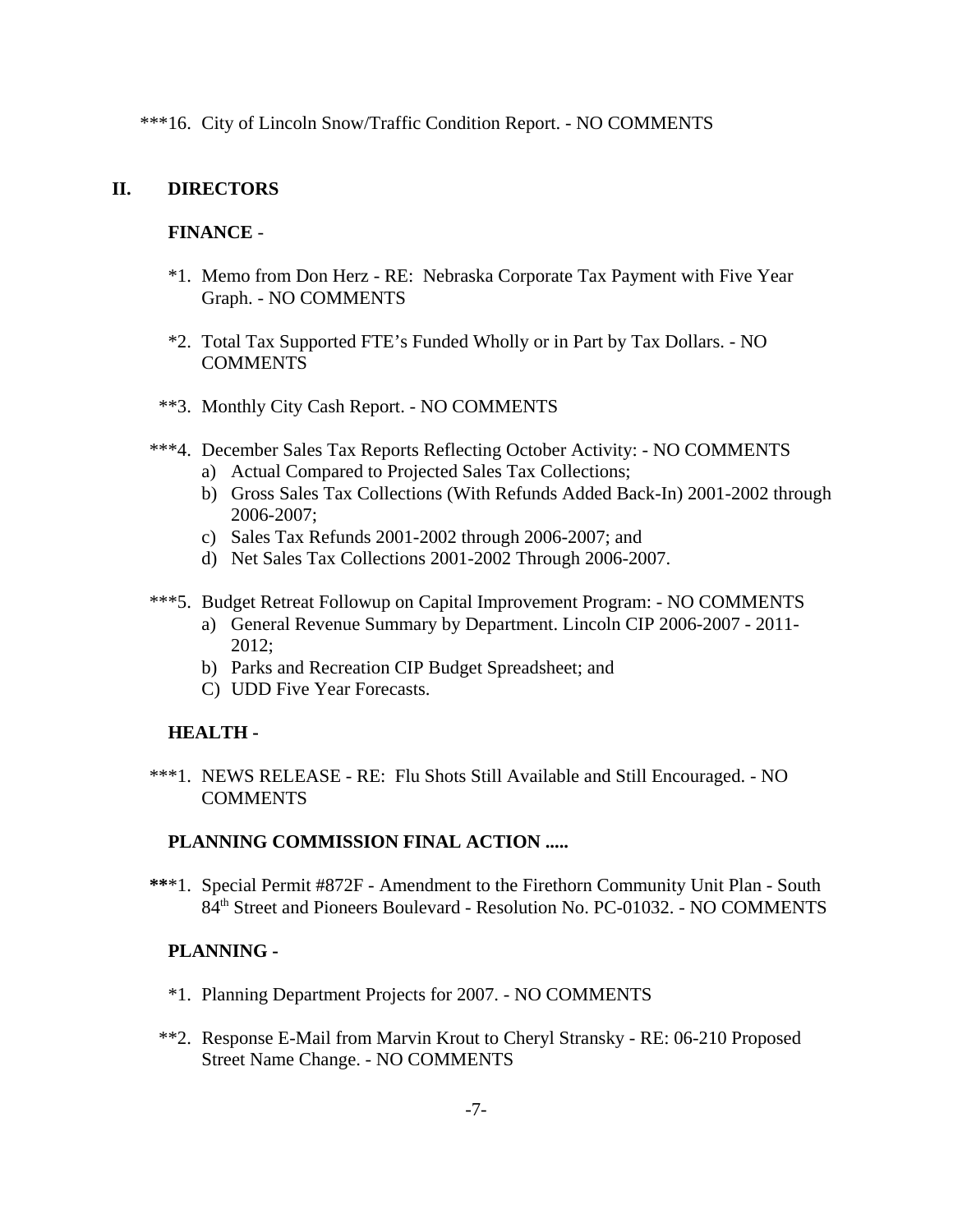- \*\*\*1. Urban Design Committee Meeting Cancellation Notice. NO COMMENTS
- \*\*\*2. Letter from Peggy Jalalian on not changing South 15<sup>th</sup> Street name. NO COMMENTS
- \*\*\*3. Email from Marvin Krout RE: Sign debate. NO COMMENTS

#### **PUBLIC WORKS & UTILITIES -**

- \*\*1. Response Letter from Ben Higgins to Ted Ericson RE: Salt Creek Floodplain Mapping Update. - NO COMMENTS
- \*\*2. ADVISORY RE: Traffic Signal & Median Closure Project #701918,  $27<sup>th</sup>$  & Whitehead Drive,  $27<sup>th</sup>$  & Wildcat Drive. - NO COMMENTS
- **\*\***3. Public Works Department replying to questions from Councilwoman Robin Eschliman regarding Ordinance 06-209. - NO COMMENTS
- \*\*\*4. ADVISORY RE: Water Main Project #700292-Van Dorn,  $40^{th}$  to  $48^{th}$  Streets. -NO COMMENTS

#### **WEED CONTROL AUTHORITY** -

\*1. Combined Weed Program, City of Lincoln, November, 2006 monthly report. - NO **COMMENTS** 

### **III. CITY CLERK -**

City Clerk Joan Ross stated Item 2 on their Agenda today, I want to point out the last line where you see 'approximately 20 feet by 41 feet' there is a typo. It should be 'approximately 40 feet by 41 feet' and I will make that notation at the meeting today. *[#2, Application of Alley Inc. dba The Alley to expand its presently licensed premises by an area measuring approximately 44 feet by 25 feet to the north and an addition to the beer garden of an "L" shaped area measuring approximately 20 feet by 41 feet to the north at 1031 M Street.]* 

Items 3 & 4 will be called together. *[#3, Application of Moran's Liquor Works, LLC dba Moran's Liquor Works for a Class D liquor license at 3400 A Street.; and #4, Manager application of Kirk Bahm for Moran's Liquor Works, LLC dba Moran's Liquor Works at 3400 A Street.]*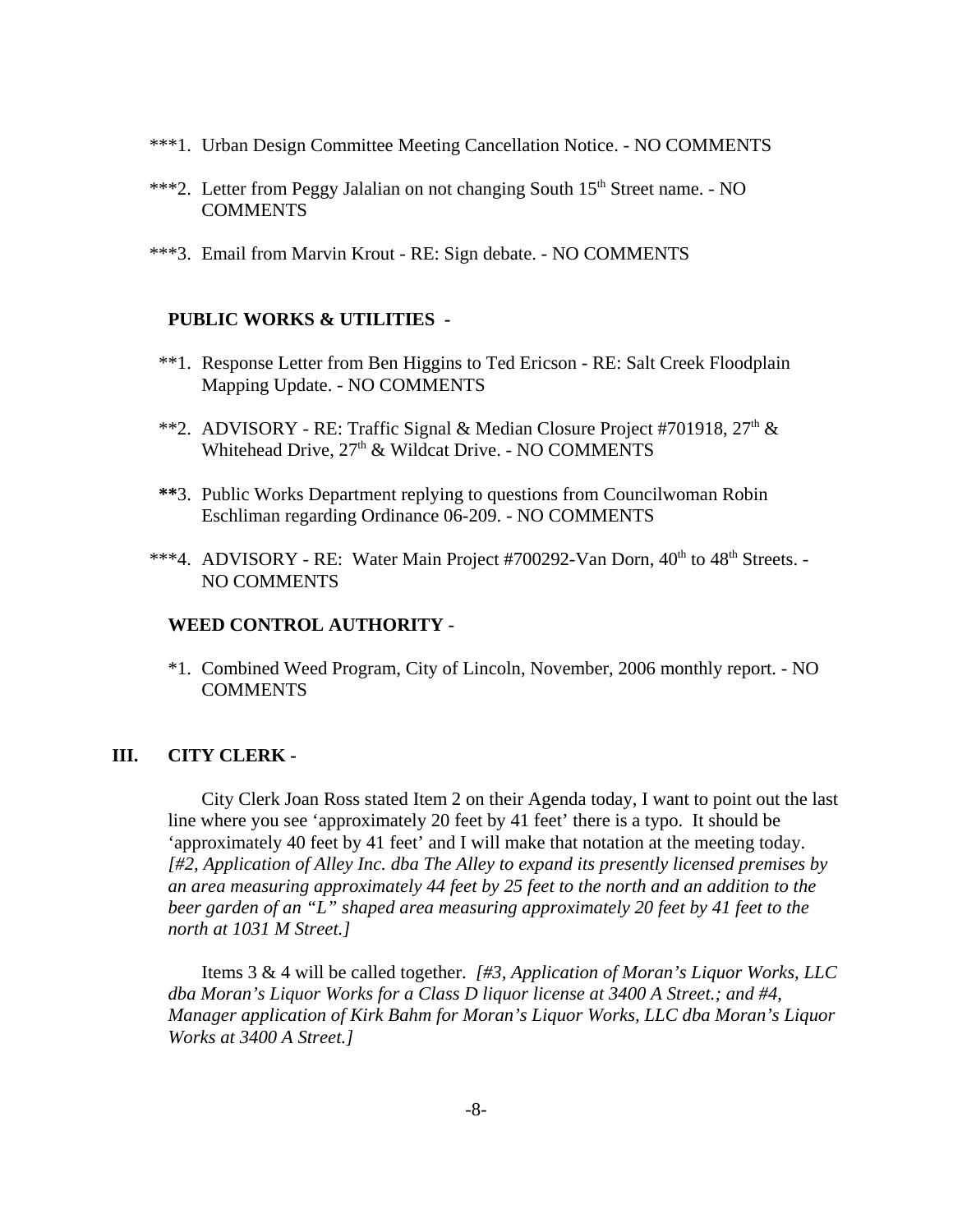We have already talked about Item 11. *[#11, 06R-239, Ordering Joint Paving, Repaving, Ornamental Lighting, Sidewalk, and Street Tree District No. 1 constructed in North 50<sup>th</sup> Street between O Street to approximately 800 feet north.]* 

You have 'Miscellaneous Referrals' which are very ordinary, Reports from City Treasurer of Telecommunication Occupation Tax for the month of October 2006; the Franchise Tax for the month of November 2006 from Aquila; and the Water & Wastewater System recapitulation of daily cash receipts for the month of December 2006.

Item 37 under the 'Pending List-Date Certain' there's a notation the applicant has withdrawn this request so you will need a motion to withdraw this item. *[#37, 06R-230, Approving the use of public right-of-way by Coffee Emergency LLC to construct a chimney along the orth side of the building at 2723 N. 48<sup>th</sup> Street.]* 

Item 54 Bruce Dart talked about this item already, I thought there was a memo from the Law Department to delay the introduction until January  $22^{nd}$ . Ms. Newman noted that's what I have in my notes as well. City Clerk Joan Ross commented so we will need to make that notation at the meeting today. *[#54, 07R-9, Approving a two-year contract between the Nebraska Department of Health and Human Services Finance and Support System and the Lincoln-Lancaster County Health Department for the Medicaid Access to Care Program.]* 

#### **IV. COUNCIL REQUESTS/CORRESPONDENCE -**

#### **JON CAMP - NO COMMENTS**

- \*\*1. Response E-Mail to Cheryl Stransky RE: 06-210 Proposed Street Name Change. NO COMMENTS
- \*\*\*2. Email to Kark Fredrickson regarding memo from Bill Brundege on snow removal. NO COMMENTS
- \*\*\*3. Email from Cullen West RE: Snow removal in city. NO COMMENTS

#### **JONATHAN COOK - NO COMMENTS**

#### **ROBIN ESCHLIMAN** - **NO COMMENTS**

\*1. Email from Jeff Atkinson applying to be a member of the Motorsports Task Force. - NO COMMENTS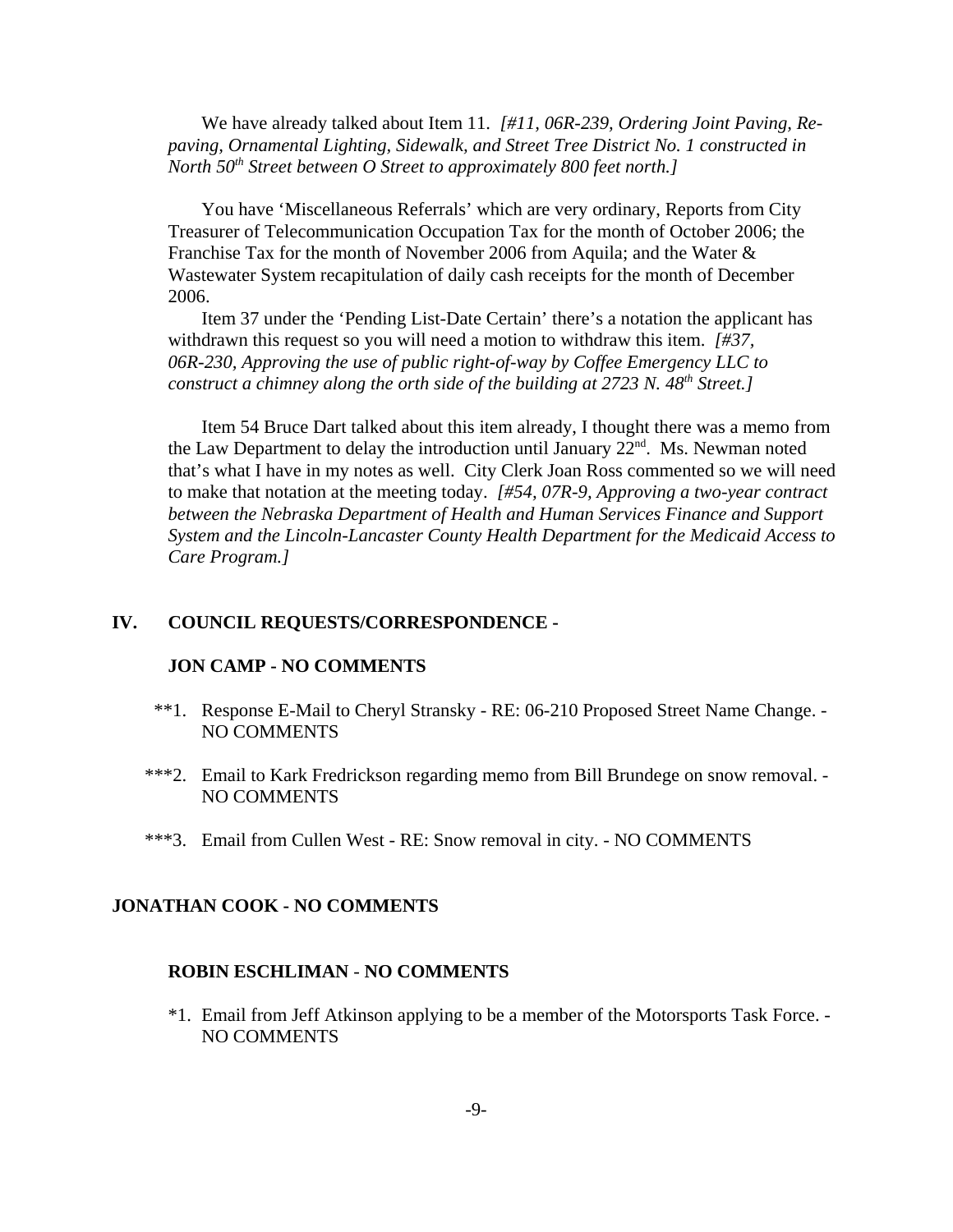\*\*2. E-Mail & Charts - RE: Signage in Vermont. - NO COMMENTS

### **DAN MARVIN - NO COMMENTS**

\*\*1. Chart - RE: Chart that shows Lincoln and Lancaster County doing better in retail sales than Omaha, Douglas/ Sarpy County and the State of Nebraska. - NO **COMMENTS** 

# **ANNETTE McROY - NO COMMENTS**

### **ANNETTE McROY/PATTE NEWMAN -**

1. Request to Scott Holmes & Bruce Dart, Health Department/Dale Stertz & Mike Merwick, Building & Safety Department/Tonya Skinner & Dana Roper, City Law Department - RE: Bar owners, outdoor smoking areas (McRoyRFI#175 and NewmanRFI#41 - 12/18/06). — NO COMMENTS

# **KEN SVOBODA - NO COMMENTS**

### **PATTE NEWMAN - NO COMMENTS**

### **V. MISCELLANEOUS** -

- \*1. Email from Jeff Atkinson RE: Motorsports will help reduce the City's budget shortfall. - NO COMMENTS
- \*2. Email from Anne Schiltz RE: Questions regarding investigation of Fire Department and paid leave to the Fire Chief. - NO COMMENTS
- \*3. Position Statement from LIBA on studying the co-location concept for the Nebraska State Fair and the Lancaster Events Center. - NO COMMENTS
- \*4. Email from Coby Mach, LIBA RE: On the creation of quiet zones. NO COMMENTS
- \*5. Email from Mike Olson RE: Vote no on drinking in public parks, whether for charity or another reason. - NO COMMENTS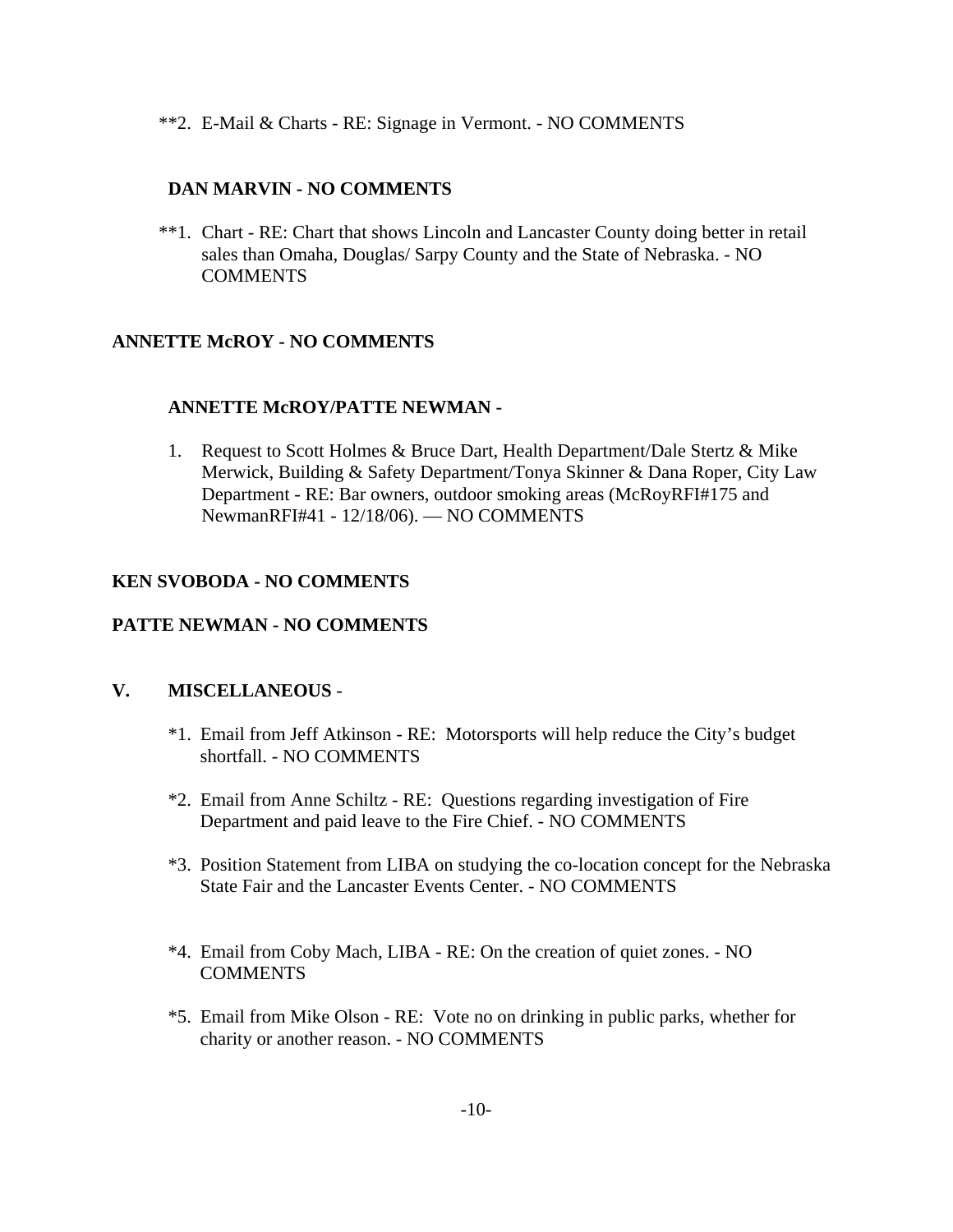- \*6. Email from Lynn Darling RE: Billboards-Citizens requested to not give in to requests. - NO COMMENTS
- \*7. Email from Rachel Johnson RE: Proposed name change of Capital Parkway West to "Rosa Parks Way". - NO COMMENTS
- \*8. Email from Walter Everie Carlson RE: Less than professional attitude of dispatch operator while calling in an accident. - NO COMMENTS
- \*9. Email from Paul RE: Suggestions for handling liquor in the parks. NO **COMMENTS**

#### **MISCELLANEOUS RECEIVED WEEK OF 01/01/07**

\*\*1. Email from Jeff Atkinson - RE: Motor Sports Task Force Committee Members. - NO COMMENTS

#### **MISCELLANEOUS RECEIVED WEEK OF 01/08/07**

- \*\*\*1. Letter from Kirkham Michael, Rick Haden, Traffic Engineering Manager RE: Quiet Zone Study of Train Noise. - NO COMMENTS
- \*\*\*2. Email from Greg Osborn RE: Appointment of Voting Position to the Motorsports Task Force. - NO COMMENTS
- \*\*\*3. Email from Roger Tracy RE: Snow Removal in Lincoln. NO COMMENTS
- \*\*\*4. Email from Bob Norris RE: Memo from Marvin Krout on animated signs debate.- NO COMMENTS

# **AD D E N D U M - (JANUARY 8TH)**

### **I. MAYOR -**

1. NEWS ADVISORY - RE: Mayor Seng's Public Schedule Week of January 6 through 12, 2007 - Schedule subject to change. - NO COMMENTS

### **II. CITY CLERK - NONE**